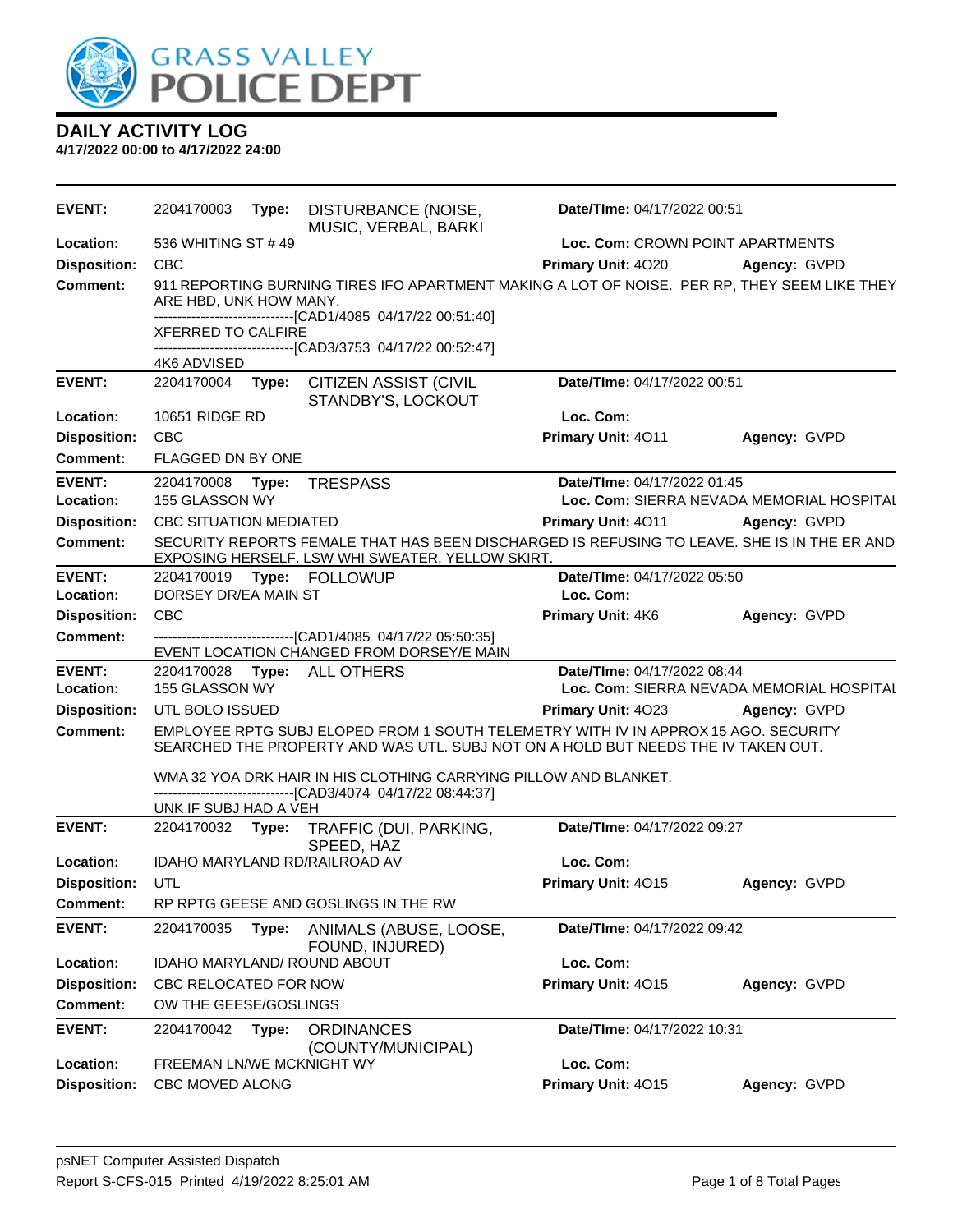

| <b>Comment:</b>     | RP RPTG "SCAMMING GYPSY PANHANDLER" WITH LARGE CARDBOARD SIGN. ROMANI FEMALE ADULT IN A<br>PINK SHIRT.<br>RP ADV SHE STASHED HER GRY TOYT VAN LP:7BRH516 IN SIDE PARKING LOT NEXT TO PAPA MURPHYS.                                           |       |                                                                                                               |                                                 |              |
|---------------------|----------------------------------------------------------------------------------------------------------------------------------------------------------------------------------------------------------------------------------------------|-------|---------------------------------------------------------------------------------------------------------------|-------------------------------------------------|--------------|
|                     | ASSOC W/WHI PICKUP                                                                                                                                                                                                                           |       | RP ADV THERE IS ANOTHER PANHANDLER AT THE ENTRANCE TO KMART, HEAVYSET WFAOISH. POSS                           |                                                 |              |
| <b>EVENT:</b>       | 2204170045                                                                                                                                                                                                                                   | Type: | <b>ORDINANCES</b><br>(COUNTY/MUNICIPAL)                                                                       | Date/TIme: 04/17/2022 10:43                     |              |
| Location:           | 2090 NEVADA CITY HY                                                                                                                                                                                                                          |       |                                                                                                               | Loc. Com: ENTRANCE TO YUBA DOCS 530 274<br>5020 |              |
| <b>Disposition:</b> | <b>CBC</b>                                                                                                                                                                                                                                   |       |                                                                                                               | Primary Unit: 4023                              | Agency: GVPD |
| <b>Comment:</b>     |                                                                                                                                                                                                                                              |       | RP RPTG WFA 30'S PANHANDLER IN WHI TSHIRT AND GRN BEANIE                                                      |                                                 |              |
|                     |                                                                                                                                                                                                                                              |       | ------------------------[CAD1/3980_04/17/22 11:10:59]<br>RE-OPENED AS EVENT GVPD 2204170051                   |                                                 |              |
| <b>EVENT:</b>       | 2204170046                                                                                                                                                                                                                                   | Type: | <b>SUSPICIOUS CIRCUMSTANCE</b><br>(VEHICLE, PERSON                                                            | Date/TIme: 04/17/2022 10:57                     |              |
| Location:           | 154 HUGHES RD                                                                                                                                                                                                                                |       |                                                                                                               | Loc. Com: PARKING LOT BEHIND QUICKSTOP          |              |
| <b>Disposition:</b> | CBC ADVISED OF WARRANT                                                                                                                                                                                                                       |       |                                                                                                               | <b>Primary Unit: 4023</b>                       | Agency: GVPD |
| <b>Comment:</b>     | 911 CHP XFER/RP RPTG MALE SUBJ WALKING IN AND OUT OF THE RD LOOKING IN VEH AND ACTING<br>ERRATIC.                                                                                                                                            |       |                                                                                                               |                                                 |              |
|                     |                                                                                                                                                                                                                                              |       | WMA LSW GREY TANK POSS RED MASK OVER HIS HEAD.<br>------------------------------[CAD3/4074 04/17/22 10:57:43] |                                                 |              |
|                     | IN PARKING LOT.                                                                                                                                                                                                                              |       | SUBJ NEAR THE THRIFT SHOP CURRENTLY AND WAS TRYING TO OPEN DOORS TO THRIFT SHOP AND VEHS                      |                                                 |              |
| <b>EVENT:</b>       | 2204170048                                                                                                                                                                                                                                   | Type: | <b>ORDINANCES</b><br>(COUNTY/MUNICIPAL)                                                                       | Date/TIme: 04/17/2022 11:03                     |              |
| Location:           | Loc. Com: NB OFF RAMP<br><b>BRUNSWICK RD/49/20</b>                                                                                                                                                                                           |       |                                                                                                               |                                                 |              |
| <b>Disposition:</b> | <b>CBC MOVING ALONG</b>                                                                                                                                                                                                                      |       |                                                                                                               | Primary Unit: 4023                              | Agency: GVPD |
| <b>Comment:</b>     |                                                                                                                                                                                                                                              |       | RP RPTG MALE TRANSIENT PANHANDLING<br>---------------------[CAD1/3980_04/17/22 11:09:03]                      |                                                 |              |
|                     | 4023 TO CHECK                                                                                                                                                                                                                                |       |                                                                                                               |                                                 |              |
| <b>EVENT:</b>       | 2204170049                                                                                                                                                                                                                                   | Type: | <b>ORDINANCES</b><br>(COUNTY/MUNICIPAL)                                                                       | Date/TIme: 04/17/2022 11:07                     |              |
| Location:           | 1043 SUTTON WY                                                                                                                                                                                                                               |       |                                                                                                               | Loc. Com: SAMS BEAUTY                           |              |
| <b>Disposition:</b> | <b>CBC COOPERATIVE</b>                                                                                                                                                                                                                       |       |                                                                                                               | Primary Unit: 4023                              | Agency: GVPD |
| <b>Comment:</b>     |                                                                                                                                                                                                                                              |       | RP RPTG TRANSIENT WITH JUNK SPREAD EVERYWHERE, WMA MID 20'S HAS LONG CURLY BLACK HAIR                         |                                                 |              |
| <b>EVENT:</b>       | 2204170050                                                                                                                                                                                                                                   | Type: | <b>ORDINANCES</b><br>(COUNTY/MUNICIPAL)                                                                       | Date/TIme: 04/17/2022 11:09                     |              |
| Location:           | 616 SUTTON WY                                                                                                                                                                                                                                |       |                                                                                                               | Loc. Com: GRASS VALLEY GROCERY OUTLET           |              |
| <b>Disposition:</b> | UTL                                                                                                                                                                                                                                          |       |                                                                                                               | Primary Unit: 4023                              | Agency: GVPD |
| <b>Comment:</b>     |                                                                                                                                                                                                                                              |       | RP RPTG WMA PANHANDLING AT ENTRANCE TO SHOPPING CENTER.                                                       |                                                 |              |
| <b>EVENT:</b>       | 2204170051                                                                                                                                                                                                                                   | Type: | <b>ORDINANCES</b><br>(COUNTY/MUNICIPAL)                                                                       | Date/TIme: 04/17/2022 11:10                     |              |
| Location:           | 2090 NEVADA CITY HY                                                                                                                                                                                                                          |       |                                                                                                               | Loc. Com: ENTRANCE TO YUBA DOCS 530 274<br>5020 |              |
| <b>Disposition:</b> | UTL GOA                                                                                                                                                                                                                                      |       |                                                                                                               | Primary Unit: 4023                              | Agency: GVPD |
| Comment:            | ***** RE-OPENED EVENT GVPD 2204170045<br>(opened 04/17/2022 10:43:28, 4O23, closed as CBC 04/17/2022 11:10:04)<br>[comments event 2204170045]<br>RP RPTG WFA 30'S PANHANDLER IN WHI TSHIRT AND GRN BEANIE<br>[end comments event 2204170045] |       |                                                                                                               |                                                 |              |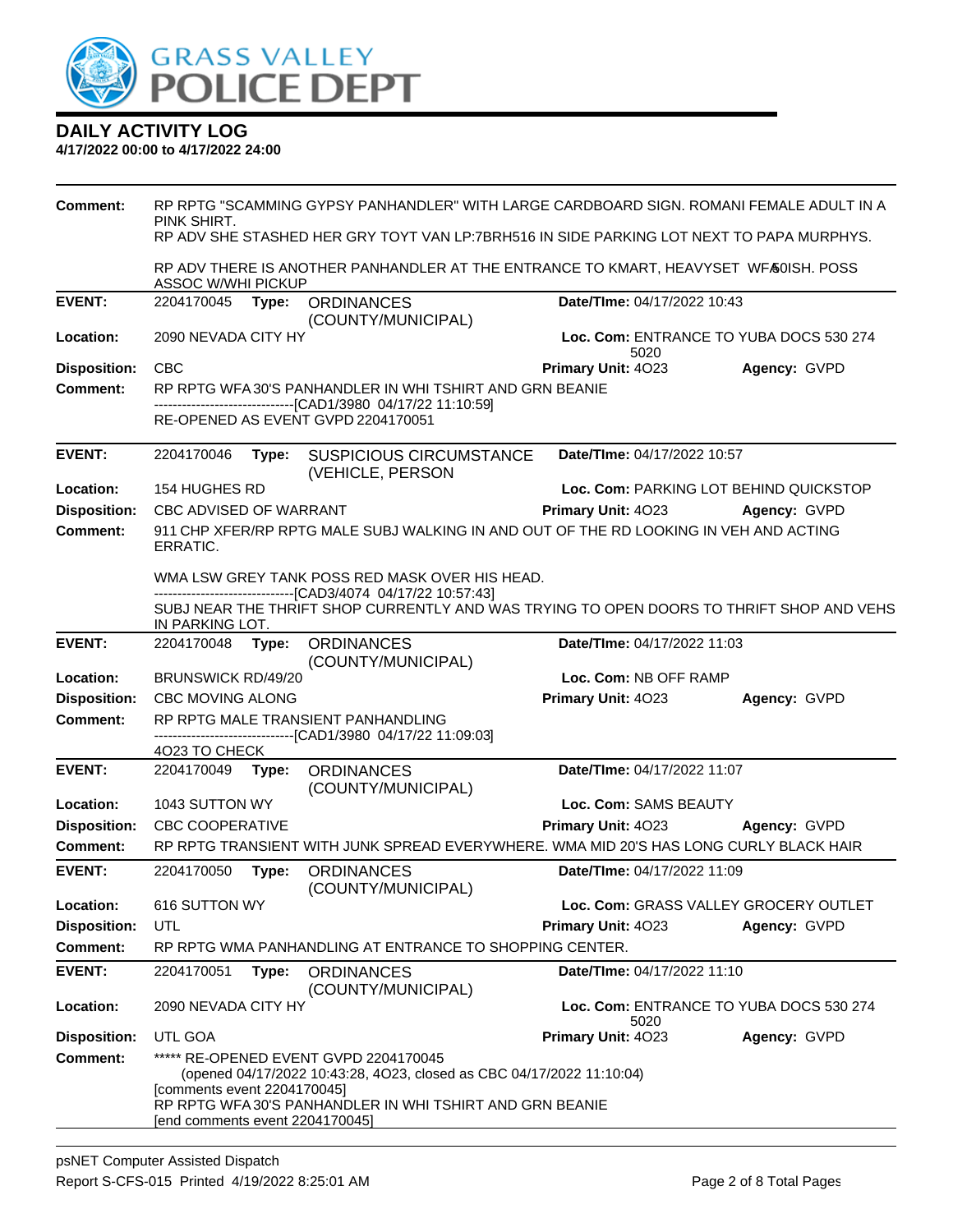

| <b>EVENT:</b>       | 2204170052                 | Type: SUSPICIOUS CIRCUMSTANCE<br>(VEHICLE, PERSON                                                                                                                                                                                                                                                                                                              | Date/Time: 04/17/2022 11:12        |                     |
|---------------------|----------------------------|----------------------------------------------------------------------------------------------------------------------------------------------------------------------------------------------------------------------------------------------------------------------------------------------------------------------------------------------------------------|------------------------------------|---------------------|
| Location:           | 328 SO CHURCH ST           |                                                                                                                                                                                                                                                                                                                                                                | Loc. Com:                          |                     |
| <b>Disposition:</b> | CBC UTL FEMALE MSG LEFT    |                                                                                                                                                                                                                                                                                                                                                                | <b>Primary Unit: 4D7</b>           | Agency: GVPD        |
| Comment:            |                            | RP RPTG ONGOING ISSUE WITH XRAY WHO COMES TO RPS PROPERTY AND TELLS HIM ITS NOT HIS HOUSE<br>AND SHE LIVES THERE. XRAY WAS JUST THERE AND LEFT WHEN ADVISED. REQ10-21.                                                                                                                                                                                         |                                    |                     |
|                     |                            | WFA LSW LOTS OF CLOTHING WITH A JACKET AND HOOD CARRYING BAG WITH BLK LEATHER BOOTS<br>ATTACHED. ADV HER NAME WAS "ROSIE"                                                                                                                                                                                                                                      |                                    |                     |
| <b>EVENT:</b>       | 2204170053                 | Type: TRAFFIC (DUI, PARKING,<br>SPEED, HAZ                                                                                                                                                                                                                                                                                                                     | Date/TIme: 04/17/2022 11:25        |                     |
| Location:           | MILL ST/NEAL ST            |                                                                                                                                                                                                                                                                                                                                                                | Loc. Com:                          |                     |
| <b>Disposition:</b> | <b>UTL</b>                 |                                                                                                                                                                                                                                                                                                                                                                | <b>Primary Unit: 4015</b>          | <b>Agency: GVPD</b> |
| <b>Comment:</b>     |                            | RP RPTG XRAY WAS DRIVING ON MILL ST. SUBJ POSS HIT THE CURB IFO FOOTHILL FLOWERS. RP ADV XRAY<br>POSS WAS TRYING TO GO BACK DOWN MILL ST. POSS23152.<br>--------------------------------[CAD3/4074 04/17/22 11:25:59]                                                                                                                                          |                                    |                     |
|                     |                            | SU WAS IN A WHI STATION WAGON, OLDER XRAY INSIDE<br>-------------------------------[CAD1/3980 04/17/22 11:28:58]                                                                                                                                                                                                                                               |                                    |                     |
|                     | <b>VOICED</b>              | -------------------[4D7/MDT 04/17/22 11:34]                                                                                                                                                                                                                                                                                                                    |                                    |                     |
|                     |                            | AREA CHECK FOR FEMALE, UTL. MESSAGE LEFT FOR RP.                                                                                                                                                                                                                                                                                                               |                                    |                     |
| <b>EVENT:</b>       | 2204170058                 | Type: DRUGS (ANY NARCOTIC<br><b>RELATED OFFENSE)</b>                                                                                                                                                                                                                                                                                                           | Date/TIme: 04/17/2022 12:01        |                     |
| Location:           | SO AUBURN ST/CONAWAY AV    |                                                                                                                                                                                                                                                                                                                                                                | Loc. Com: TWD EMPIRE ST            |                     |
| <b>Disposition:</b> | <b>UTL</b>                 |                                                                                                                                                                                                                                                                                                                                                                | <b>Primary Unit: 4015</b>          | Agency: GVPD        |
| <b>Comment:</b>     |                            | RP RPTG MALE SUBJ STANDING ON THE STREET SMOKING OUT OF A PIPE. RP DOES NOT THINK IT IS<br>MARIJUANA. RP ADV SUBJ LOOKS VERY BEAT UP.<br>-------------------------------[CAD3/4074 04/17/22 12:01:21]                                                                                                                                                          |                                    |                     |
|                     |                            | RP ADV NEAR TATTOO SHOP THAT USED TO BE A HAIR SALON                                                                                                                                                                                                                                                                                                           |                                    |                     |
| <b>EVENT:</b>       |                            | 2204170061 Type: WELFARE CHECK                                                                                                                                                                                                                                                                                                                                 | Date/TIme: 04/17/2022 12:25        |                     |
| Location:           | 1108 PAMPAS DR             |                                                                                                                                                                                                                                                                                                                                                                | Loc. Com: OLYMPIA GLADE            |                     |
| <b>Disposition:</b> | <b>RPT</b>                 |                                                                                                                                                                                                                                                                                                                                                                | <b>Primary Unit: 4D7</b>           | Agency: GVPD        |
| Case No:            | G2200954                   |                                                                                                                                                                                                                                                                                                                                                                |                                    |                     |
| <b>Comment:</b>     |                            | RP REQ WEL CHECK ON HER UNCLE. RP ADV THERE ARE SEVERAL HOMELESS PEOPLE LIVING IN HIS<br>RESIDENCE. RP ADV SOMEONE STOLE HIS PHONE AND HAS BEEN TRYING TO LOG INTO HIS ACCOUNTS. RP<br>ADV UNCLE IS SUPPOSED TO BE PACKING UP AND MOVING SOON. REQ10-21 FIRST.<br>------------------------------[CAD3/4074_04/17/22 12:26:39]<br>RP ADV SUBJ WAS RECENTLY SICK |                                    |                     |
|                     |                            | -------------------------------[CAD1/3980_04/17/22 13:34:36]                                                                                                                                                                                                                                                                                                   |                                    |                     |
|                     | 1039 MEDICAL FOR UNRELATED |                                                                                                                                                                                                                                                                                                                                                                |                                    |                     |
|                     |                            | -------------------------------[CAD3/4074 04/17/22 13:47:18]                                                                                                                                                                                                                                                                                                   |                                    |                     |
| <b>EVENT:</b>       | 2204170062                 | ISSUED CASE# G2200954 FOR AGENCY GVPD by UNIT 4D7<br>Type: GV PUBLIC WORKS - WATER                                                                                                                                                                                                                                                                             | Date/TIme: 04/17/2022 12:26        |                     |
| Location:           | 555 FAWCETT ST             | <b>ISSUE</b>                                                                                                                                                                                                                                                                                                                                                   | Loc. Com:                          |                     |
| <b>Disposition:</b> | HBD LOG PER 4015           |                                                                                                                                                                                                                                                                                                                                                                | <b>Primary Unit:</b>               | Agency: GVPD        |
|                     |                            |                                                                                                                                                                                                                                                                                                                                                                |                                    |                     |
| <b>Comment:</b>     |                            | RP RPTG WATER LEAK BY THE WATER MAIN<br>-----------------------[CAD1/3980 04/17/22 12:28:55]                                                                                                                                                                                                                                                                   |                                    |                     |
|                     | MSG LEFT FOR PW            | ***** EVENT CLOSED BY CAD1 WITH COMMENT-LOG PER 4015                                                                                                                                                                                                                                                                                                           |                                    |                     |
| <b>EVENT:</b>       | 2204170063 Type:           | <b>ORDINANCES</b>                                                                                                                                                                                                                                                                                                                                              | <b>Date/Time: 04/17/2022 12:42</b> |                     |
| Location:           | 146 HARRIS ST              | (COUNTY/MUNICIPAL)                                                                                                                                                                                                                                                                                                                                             | Loc. Com: FIELD BEFORE LISTED      |                     |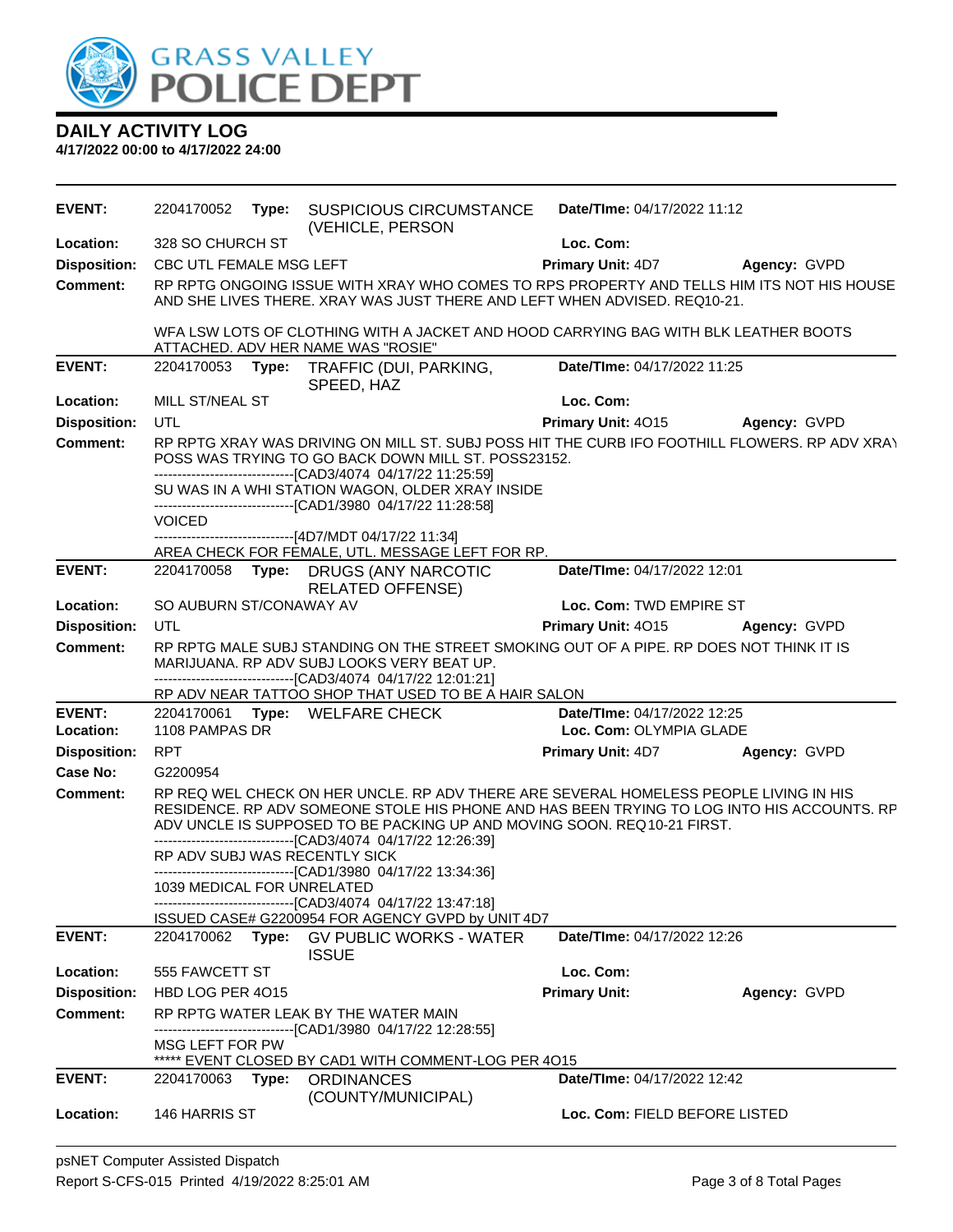

| <b>Disposition:</b>        | CBC MOVED ALONG                                                                                                            |       |                                                                                                                                                                                                          | <b>Primary Unit: 4015</b>                | Agency: GVPD |
|----------------------------|----------------------------------------------------------------------------------------------------------------------------|-------|----------------------------------------------------------------------------------------------------------------------------------------------------------------------------------------------------------|------------------------------------------|--------------|
| <b>Comment:</b>            | <b>UNDER TREES?</b>                                                                                                        |       | RP RPTG MALE TRANSIENT CAMPING IN FIELD. REQ THEY BE MOVED ALONG. SUBJ IS ON THE LEFT SIDE                                                                                                               |                                          |              |
| <b>EVENT:</b>              | 2204170065                                                                                                                 | Type: | SUSPICIOUS CIRCUMSTANCE<br>(VEHICLE, PERSON                                                                                                                                                              | Date/TIme: 04/17/2022 12:54              |              |
| Location:                  | JOYCE DR/GREEN MOUNTAIN LP                                                                                                 |       |                                                                                                                                                                                                          | Loc. Com:                                |              |
| <b>Disposition:</b>        | CBC RO W/VEH C4                                                                                                            |       |                                                                                                                                                                                                          | Primary Unit: 4015                       | Agency: GVPD |
| <b>Comment:</b>            |                                                                                                                            |       | RP RPTG UNOCCUPIED BLU SUBA 4EMZ691 WITH THE WINDOWS BUSTED OUT                                                                                                                                          |                                          |              |
| <b>EVENT:</b>              | 2204170067                                                                                                                 | Type: | ANIMALS (ABUSE, LOOSE,<br>FOUND, INJURED)                                                                                                                                                                | Date/TIme: 04/17/2022 13:12              |              |
| Location:                  | 20 STATE/49/20 RAMP                                                                                                        |       |                                                                                                                                                                                                          | Loc. Com: BY THE FAIRGROUNDS             |              |
| <b>Disposition:</b>        | UTL                                                                                                                        |       |                                                                                                                                                                                                          | <b>Primary Unit: 4015</b>                | Agency: GVPD |
| <b>Comment:</b>            |                                                                                                                            |       | BUSINESS LINE RPTG FAMILY OF GEESE ON THE HWY, TRANSFER TO CHP                                                                                                                                           |                                          |              |
|                            |                                                                                                                            |       | -------------------------------[CAD1/3980 04/17/22 13:16:25]<br>CHP REQG ANIMAL CONTROL BECAUSE THE RP HAS THE GEESE SOMEWHAT DETAINED AND OFF THE RW<br>------------------[CAD3/4074_04/17/22 13:19:58] |                                          |              |
|                            | 4O15 ADV                                                                                                                   |       |                                                                                                                                                                                                          |                                          |              |
| <b>EVENT:</b>              | 2204170071                                                                                                                 | Type: | <b>CITIZEN ASSIST (CIVIL</b><br>STANDBY'S, LOCKOUT                                                                                                                                                       | Date/TIme: 04/17/2022 13:32              |              |
| Location:                  | 1262 SUTTON WY                                                                                                             |       |                                                                                                                                                                                                          | Loc. Com: HOSPITALITY HOUSE 530 271 7144 |              |
| <b>Disposition:</b>        | <b>CBC</b>                                                                                                                 |       |                                                                                                                                                                                                          | Primary Unit: 4015                       | Agency: GVPD |
| <b>Comment:</b>            | <b>CLEARANCE</b>                                                                                                           |       |                                                                                                                                                                                                          |                                          |              |
| <b>EVENT:</b>              | 2204170075                                                                                                                 | Type: | DISTURBANCE (NOISE,<br>MUSIC, VERBAL, BARKI                                                                                                                                                              | Date/TIme: 04/17/2022 13:44              |              |
| Location:                  | 226 E MAIN ST                                                                                                              |       |                                                                                                                                                                                                          | Loc. Com: MARIAS 530 274 2040            |              |
| <b>Disposition:</b>        | ARA                                                                                                                        |       |                                                                                                                                                                                                          | Primary Unit: 4K19                       | Agency: GVPD |
| <b>Case No:</b>            | G2200955                                                                                                                   |       |                                                                                                                                                                                                          |                                          |              |
| Comment:                   | 911 MALE THROWING THINGS AND REFUSING TO LEAVE, RP HUNG UP<br>-------------------------------[CAD1/3980 04/17/22 13:46:06] |       |                                                                                                                                                                                                          |                                          |              |
|                            |                                                                                                                            |       | NEG WEAPONS SEEN BUT HAS ROCKS WITH HIM, ANGRY BECAUSE THEY REFUSED TO SERVE HIM ALC                                                                                                                     |                                          |              |
|                            |                                                                                                                            |       | -------------------[CAD1/3980_04/17/22 13:46:35]<br>HMA 35YRS, STARTING TO TAKE HIS CLOTHES OFF<br>-----------------------[CAD3/4074_04/17/22 14:24:14]                                                  |                                          |              |
|                            |                                                                                                                            |       | ISSUED CASE# G2200955 FOR AGENCY GVPD by UNIT 4K19<br>------------------------------[4O23/MDT 04/17/22 14:38]                                                                                            |                                          |              |
|                            |                                                                                                                            |       | BOOKED FOR: 602PC, 242PC, 69PC, 148(A)(1)PC, & 314(1)PC                                                                                                                                                  |                                          |              |
| <b>EVENT:</b>              | 2204170086                                                                                                                 | Type: | <b>RESTRAINING ORDERS (TRO,</b><br>OAH, CUSTODY, C                                                                                                                                                       | Date/TIme: 04/17/2022 15:05              |              |
| Location:                  | 129 S AUBURN ST                                                                                                            |       |                                                                                                                                                                                                          | Loc. Com: GRASS VALLEY POLICE DEPARTMENT |              |
| <b>Disposition:</b>        |                                                                                                                            |       |                                                                                                                                                                                                          | <b>Primary Unit: 4D7</b>                 | Agency: GVPD |
| Case No:                   | G2200956                                                                                                                   |       |                                                                                                                                                                                                          |                                          |              |
| Comment:                   |                                                                                                                            |       | RP RPTG HER EX IS SUPPOSED TO BE BRINGING HER CHILDREN FOR CUSTODY EXCHANGE AND JUST<br>INFORMED HER HE IS NOT COMING.                                                                                   |                                          |              |
|                            |                                                                                                                            |       | RP IS OUTSIDE IN A WHI CADI ESCALADE<br>-------------------------------[CAD3/4074_04/17/22_15:35:33]                                                                                                     |                                          |              |
|                            |                                                                                                                            |       | ISSUED CASE# G2200956 FOR AGENCY GVPD by UNIT 4D7                                                                                                                                                        |                                          |              |
| <b>EVENT:</b><br>Location: | 1010 LAUREL LN                                                                                                             |       | 2204170088 Type: FOLLOWUP                                                                                                                                                                                | Date/TIme: 04/17/2022 15:07<br>Loc. Com: |              |
| <b>Disposition:</b>        | <b>CBC</b>                                                                                                                 |       |                                                                                                                                                                                                          | Primary Unit: 4023                       | Agency: GVPD |
| Comment:                   |                                                                                                                            |       | 911 REQ 10-21 REF HER HUSBAND NOT BEING HOME YET                                                                                                                                                         |                                          |              |
|                            |                                                                                                                            |       |                                                                                                                                                                                                          |                                          |              |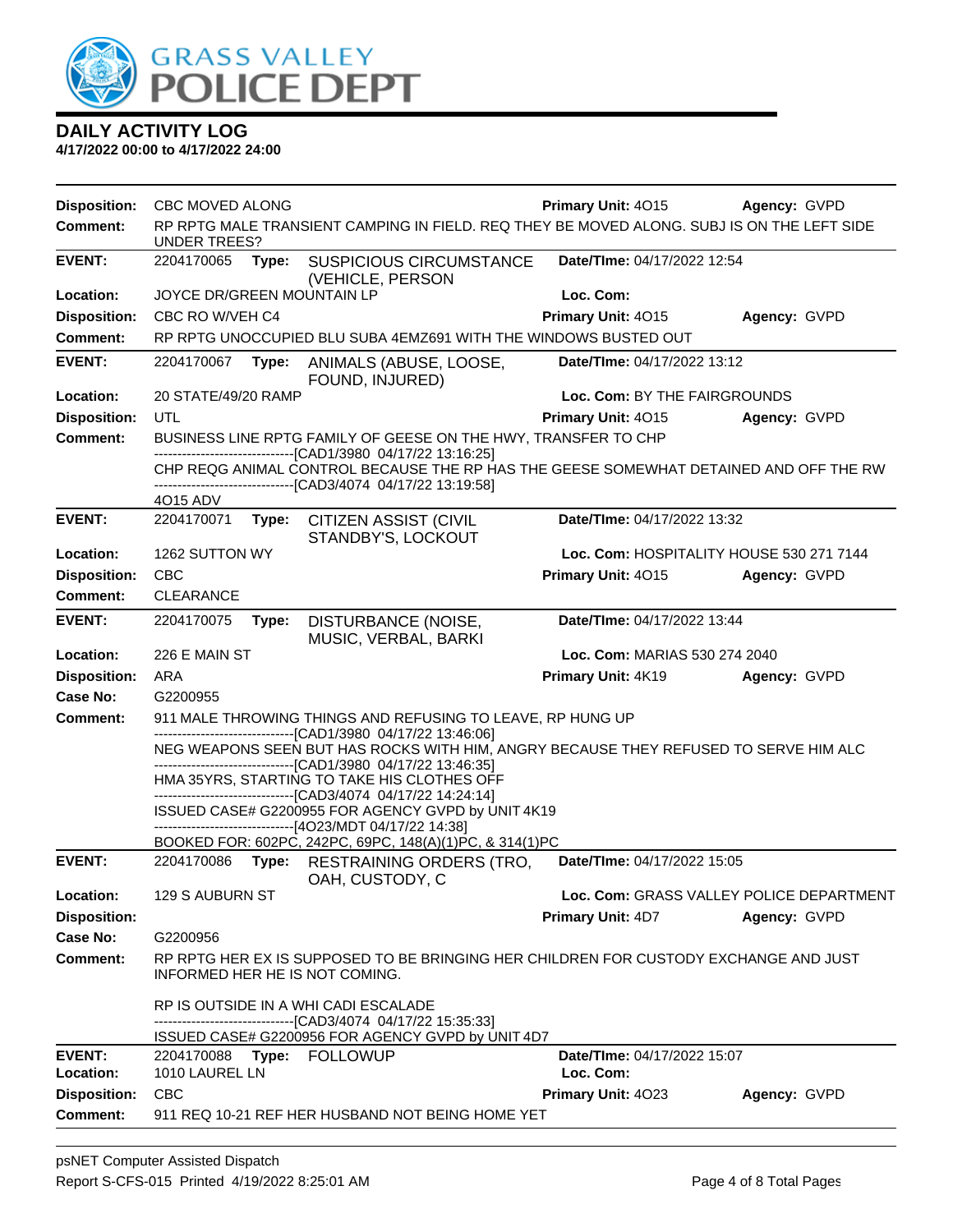

| <b>EVENT:</b>              |                                                                                                                                                                           |       | 2204170090 Type: FOLLOWUP                                                                                                                                                                                     | Date/TIme: 04/17/2022 15:28                                  |              |  |
|----------------------------|---------------------------------------------------------------------------------------------------------------------------------------------------------------------------|-------|---------------------------------------------------------------------------------------------------------------------------------------------------------------------------------------------------------------|--------------------------------------------------------------|--------------|--|
| Location:                  | 1010 LAUREL LN                                                                                                                                                            |       |                                                                                                                                                                                                               | Loc. Com:                                                    |              |  |
| <b>Disposition:</b>        | <b>CBC</b>                                                                                                                                                                |       |                                                                                                                                                                                                               | Primary Unit: 4023                                           | Agency: GVPD |  |
| <b>Comment:</b>            | RELATED TO EARLIER CALL                                                                                                                                                   |       |                                                                                                                                                                                                               |                                                              |              |  |
|                            | MERGED 2204170093 TYPE: FU<br>LOCATION: 1010 LAUREL LN                                                                                                                    |       | ------------------------------[MERGED CAD1/3980 04/17/2022 15:41:53]<br>RP: NAME: DEBBIE METCALF PHONE: 7981456 (530)<br>COMMENTS: 911 REPORTING HER HUSBAND HAS HER MEDICATION, REFUSED MEDICAL AND REQG1021 |                                                              |              |  |
| <b>EVENT:</b><br>Location: | 126 IDAHO MARYLAND RD                                                                                                                                                     |       | 2204170091 Type: VEH CITES, VIN, TOWS, DUI                                                                                                                                                                    | Date/TIme: 04/17/2022 15:32<br>Loc. Com: RIEBES 530 273 4000 |              |  |
| <b>Disposition:</b>        | <b>RPT</b>                                                                                                                                                                |       |                                                                                                                                                                                                               | Primary Unit: 4015                                           | Agency: GVPD |  |
| <b>Case No:</b>            | G2200957                                                                                                                                                                  |       |                                                                                                                                                                                                               |                                                              |              |  |
| Comment:                   | RP RPTG BLU BLAZER 5VYK319 PARKED IN THEIR LOT OVER A WEEK. RP STATING THEIR LOT IS MARKED                                                                                |       |                                                                                                                                                                                                               |                                                              |              |  |
|                            | WITH SIGNAGE THAT GVPD WILL TOW.<br>-------------------------------[CAD1/3980 04/17/22 15:32:51]                                                                          |       |                                                                                                                                                                                                               |                                                              |              |  |
|                            | UTL 28 MATCH                                                                                                                                                              |       |                                                                                                                                                                                                               |                                                              |              |  |
|                            |                                                                                                                                                                           |       | ------------------------------[CAD3/4074_04/17/22 16:11:14]<br>ISSUED CASE# G2200957 FOR AGENCY GVPD by UNIT 4O15                                                                                             |                                                              |              |  |
|                            | -------------------------------[CAD1/3980 04/17/22 16:14:06]<br>TOW ASSIGNED-CELESTIAL VALLEY TOWING, 875 IDAHO MARYLAND DR, GRASS VALLEY, 5302723353,                    |       |                                                                                                                                                                                                               |                                                              |              |  |
|                            | <b>CELESTIAL ENRT</b>                                                                                                                                                     |       | -------------------------------[CAD1/3980_04/17/22 16:14:11]                                                                                                                                                  |                                                              |              |  |
|                            | FCN/3702210702200                                                                                                                                                         |       | -------------------------------[CAD3/4074_04/17/22 16:36:25]                                                                                                                                                  |                                                              |              |  |
| <b>EVENT:</b>              |                                                                                                                                                                           |       | 2204170093 Type: FOLLOWUP                                                                                                                                                                                     | Date/TIme: 04/17/2022 15:37                                  |              |  |
| Location:                  | 1010 LAUREL LN                                                                                                                                                            |       |                                                                                                                                                                                                               | Loc. Com:                                                    |              |  |
| <b>Disposition:</b>        | MERGED 2204170090                                                                                                                                                         |       |                                                                                                                                                                                                               | <b>Primary Unit:</b>                                         | Agency: GVPD |  |
| <b>Comment:</b>            | 911 REPORTING HER HUSBAND HAS HER MEDICATION, REFUSED MEDICAL AND REQG1021<br>***** EVENT CLOSED BY CAD1 WITH COMMENT-2204170090                                          |       |                                                                                                                                                                                                               |                                                              |              |  |
| <b>EVENT:</b>              | 2204170100                                                                                                                                                                | Type: | DISTURBANCE (NOISE,<br>MUSIC, VERBAL, BARKI                                                                                                                                                                   | Date/TIme: 04/17/2022 16:06                                  |              |  |
| Location:                  | 121 JOERSCHKE DR                                                                                                                                                          |       |                                                                                                                                                                                                               | Loc. Com:                                                    |              |  |
| <b>Disposition:</b>        | <b>CBC</b>                                                                                                                                                                |       |                                                                                                                                                                                                               | <b>Primary Unit: 4K19</b>                                    | Agency: GVPD |  |
| <b>Comment:</b>            | FENCE. ONGOING ISSUES                                                                                                                                                     |       | 911 RPTG NEIGHBOR KEEPS REVYING HIS ENGINE, RP DOES NOT HAVE DESC BECAUSE HE IS BEHIND A                                                                                                                      |                                                              |              |  |
| <b>EVENT:</b>              | 2204170102                                                                                                                                                                |       | Type: CITIZEN ASSIST (CIVIL<br>STANDBY'S, LOCKOUT                                                                                                                                                             | Date/TIme: 04/17/2022 16:30                                  |              |  |
| Location:                  | 1262 SUTTON WY                                                                                                                                                            |       |                                                                                                                                                                                                               | Loc. Com: HOSPITALITY HOUSE 530 271 7144                     |              |  |
| <b>Disposition:</b>        | <b>CBC</b>                                                                                                                                                                |       |                                                                                                                                                                                                               | Primary Unit: 4015                                           | Agency: GVPD |  |
| <b>Comment:</b>            | CLEARANCE                                                                                                                                                                 |       |                                                                                                                                                                                                               |                                                              |              |  |
| <b>EVENT:</b>              | 2204170103                                                                                                                                                                | Type: | DISTURBANCE (NOISE,<br>MUSIC, VERBAL, BARKI                                                                                                                                                                   | Date/TIme: 04/17/2022 16:31                                  |              |  |
| Location:                  | 228 SUTTON WY #125                                                                                                                                                        |       |                                                                                                                                                                                                               | Loc. Com: OAK RIDGE APARTMENTS                               |              |  |
| <b>Disposition:</b>        | <b>RPT</b>                                                                                                                                                                |       |                                                                                                                                                                                                               | <b>Primary Unit: 4D7</b>                                     | Agency: GVPD |  |
| Case No:                   | G2200959                                                                                                                                                                  |       |                                                                                                                                                                                                               |                                                              |              |  |
| <b>Comment:</b>            | 911 CHP TRANSFER/ 15 YR OLD RP UPSET BECAUSE HER MOTHER HAS NOT BEEN TAKING CARE OF HER<br>AND YELLING. NEG PHYSICAL<br>--------------------[CAD3/4074_04/17/22 17:54:58] |       |                                                                                                                                                                                                               |                                                              |              |  |
|                            |                                                                                                                                                                           |       | ISSUED CASE# G2200959 FOR AGENCY GVPD by UNIT 4D7                                                                                                                                                             |                                                              |              |  |
| <b>EVENT:</b><br>Location: | 2204170104<br>105 NEAL ST                                                                                                                                                 |       | Type: PROPERTY LOST OR FOUND                                                                                                                                                                                  | Date/TIme: 04/17/2022 16:48<br>Loc. Com: SAFEWAY             |              |  |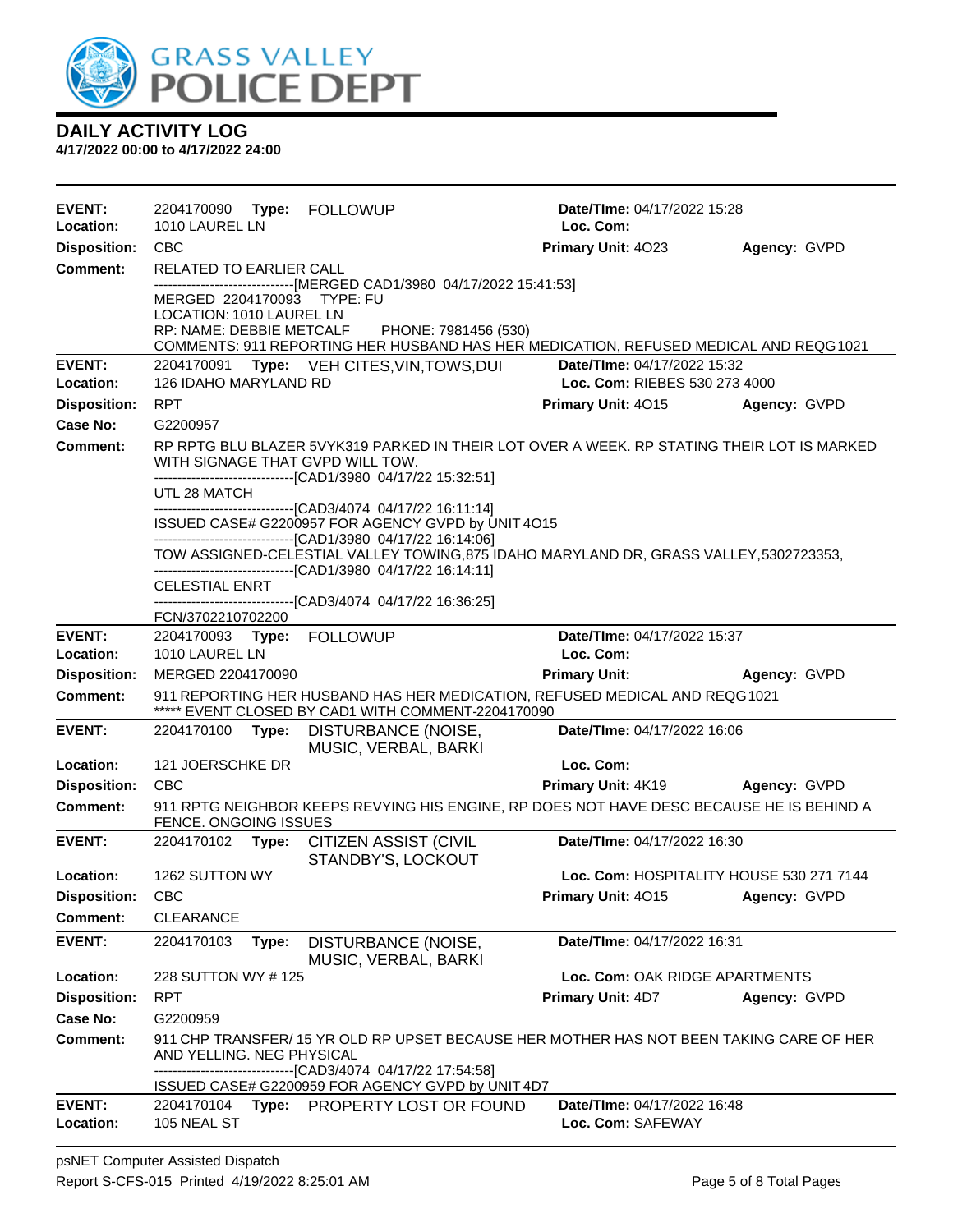

|                     | Disposition: CBC WALLET RETURNED                                                                                                                 |       |                                                                                                                                                                                                                             | Primary Unit: 4015                       | Agency: GVPD        |
|---------------------|--------------------------------------------------------------------------------------------------------------------------------------------------|-------|-----------------------------------------------------------------------------------------------------------------------------------------------------------------------------------------------------------------------------|------------------------------------------|---------------------|
| <b>Comment:</b>     |                                                                                                                                                  |       | 911 CALLER RPTG SHE FOUND A WALLET AND IS OUTSIDE GVPD TO TURN IT IN.                                                                                                                                                       |                                          |                     |
|                     | RP IS IN A BRO/WHI OLDER JEEP                                                                                                                    |       | --------------------------------[CAD3/4074 04/17/22 16:49:58]                                                                                                                                                               |                                          |                     |
|                     |                                                                                                                                                  |       | EVENT CALL TYPE CHANGED FROM FP                                                                                                                                                                                             |                                          |                     |
| <b>EVENT:</b>       |                                                                                                                                                  |       | 2204170121 Type: SUSPICIOUS CIRCUMSTANCE<br>(VEHICLE, PERSON                                                                                                                                                                | Date/TIme: 04/17/2022 18:49              |                     |
| Location:           | 432 MARSHALL ST                                                                                                                                  |       |                                                                                                                                                                                                                             | Loc. Com:                                |                     |
| <b>Disposition:</b> | <b>HBD</b>                                                                                                                                       |       |                                                                                                                                                                                                                             | <b>Primary Unit:</b>                     | Agency: GVPD        |
| <b>Comment:</b>     | OCCUPANTS.                                                                                                                                       |       | RP RPTG WHI 2D SEDAN W/BLK FENDER STOPPED IN THE MIDDLE OF THE RDWY W/TWO MALE                                                                                                                                              |                                          |                     |
|                     | <b>VOICED</b><br>***** EVENT CLOSED BY CAD1                                                                                                      |       | --------------------[CAD3/4074_04/17/22_18:50:00]                                                                                                                                                                           |                                          |                     |
| <b>EVENT:</b>       |                                                                                                                                                  |       | 2204170122 Type: 911 UNKNOWN<br>(HANGUPS, ABAN'S)                                                                                                                                                                           | Date/TIme: 04/17/2022 18:51              |                     |
| Location:           |                                                                                                                                                  |       | LAT: 39.22140000 LONG: -121.062630                                                                                                                                                                                          | Loc. Com:                                |                     |
| <b>Disposition:</b> | <b>HBD</b>                                                                                                                                       |       |                                                                                                                                                                                                                             | <b>Primary Unit:</b>                     | Agency: GVPD        |
| <b>Comment:</b>     | 911 OPEN LINE                                                                                                                                    |       |                                                                                                                                                                                                                             |                                          |                     |
|                     | LEFT MESSAGE ON CALLBACK<br>***** EVENT CLOSED BY CAD1                                                                                           |       | -------------------------------[CAD1/4051 04/17/22 19:02:14]                                                                                                                                                                |                                          |                     |
| <b>EVENT:</b>       |                                                                                                                                                  |       | 2204170126 Type: DISTURBANCE (NOISE,                                                                                                                                                                                        | Date/TIme: 04/17/2022 19:39              |                     |
| Location:           | 1108 PAMPAS DR                                                                                                                                   |       | MUSIC, VERBAL, BARKI                                                                                                                                                                                                        | Loc. Com:                                |                     |
| <b>Disposition:</b> | <b>CBC</b>                                                                                                                                       |       |                                                                                                                                                                                                                             | Primary Unit: 4022                       | <b>Agency: GVPD</b> |
| <b>Comment:</b>     |                                                                                                                                                  |       | RP RPTG SU IS AT HOUSE IN 415 WITH RPS UNCLE WHO IS ELDERLY AND NOT ABLE TO FEND FOR HIMSELF.                                                                                                                               |                                          |                     |
|                     |                                                                                                                                                  |       | ------------------------------[4O22/MDT 04/17/22 19:52]                                                                                                                                                                     |                                          |                     |
| <b>EVENT:</b>       |                                                                                                                                                  |       | NEG 415 ALL RESIDENTS C4//RP ON THE PHONE WITH RESIDENT WHEN LE ARRIVED//CBC<br>2204170130 Type: SUSPICIOUS CIRCUMSTANCE                                                                                                    | Date/TIme: 04/17/2022 19:47              |                     |
|                     |                                                                                                                                                  |       | (VEHICLE, PERSON                                                                                                                                                                                                            |                                          |                     |
| Location:           | 413 WE MAIN ST                                                                                                                                   |       |                                                                                                                                                                                                                             | Loc. Com: HOUSE TO LEFT OF 413 W MAIN ST |                     |
| <b>Disposition:</b> | UTL                                                                                                                                              |       |                                                                                                                                                                                                                             | <b>Primary Unit: 404</b>                 | Agency: GVPD        |
| <b>Comment:</b>     |                                                                                                                                                  |       | RP REPORTS MALE SUBJ THAT SHE KNOWS SHOWED UP ASKING TO COME IN BUT APPEARS TO BE UNDER<br>THE INFLUENCE. HE IS CURRENTLY AT THE VACANT PROPERTY NEXT DOOR.<br>-------------------------------[CAD3/3753 04/17/22 19:55:43] |                                          |                     |
|                     |                                                                                                                                                  |       | RP RE-CONTACTED, SU WAS SEEN BY THE RP'S DAUGHTER BY THE DEL ORO JUST A FEW MINUTES AGO.                                                                                                                                    |                                          |                     |
| <b>EVENT:</b>       |                                                                                                                                                  |       | 2204170134 Type: VEH CITES, VIN, TOWS, DUI                                                                                                                                                                                  | Date/TIme: 04/17/2022 20:19              |                     |
| Location:           | <b>IDAHO MARYLAND RD/DIRT LOT</b>                                                                                                                |       |                                                                                                                                                                                                                             | Loc. Com:                                |                     |
| <b>Disposition:</b> | <b>CBC</b>                                                                                                                                       |       |                                                                                                                                                                                                                             | Primary Unit: 4K19                       | Agency: GVPD        |
| <b>Comment:</b>     |                                                                                                                                                  |       | OUT W/ VEH PARTIAL PLATE7HC544<br>---------[CAD3/3753 04/17/22 20:21:02]                                                                                                                                                    |                                          |                     |
|                     |                                                                                                                                                  |       | EVENT LOCATION CHANGED FROM IDAHO MARYLAND RD                                                                                                                                                                               |                                          |                     |
| <b>EVENT:</b>       |                                                                                                                                                  |       | 2204170144 Type: DISTURBANCE (NOISE,<br>MUSIC, VERBAL, BARKI                                                                                                                                                                | Date/TIme: 04/17/2022 21:42              |                     |
| Location:           | 491 SUTTON WY                                                                                                                                    |       |                                                                                                                                                                                                                             | Loc. Com: TUSCANY GARDENS                |                     |
| <b>Disposition:</b> | UTL                                                                                                                                              |       |                                                                                                                                                                                                                             | Primary Unit: 4022                       | Agency: GVPD        |
| <b>Comment:</b>     | CLERK AT SPEEDWAY ADVISES A MALE SUBJ CAME IN AND RPTD A 415 PHYS DV BET M/F BY TUSCANY<br>GARDEN. MALE LEFT WHEN RP PUT HIM ON SPEAKER WITH LE. |       |                                                                                                                                                                                                                             |                                          |                     |
| <b>EVENT:</b>       | 2204170147                                                                                                                                       | Type: | 911 UNKNOWN                                                                                                                                                                                                                 | Date/TIme: 04/17/2022 22:20              |                     |
| Location:           | 1801 EA MAIN ST                                                                                                                                  |       | (HANGUPS, ABAN'S)                                                                                                                                                                                                           | Loc. Com: JACK IN THE BOX 530 272 3041   |                     |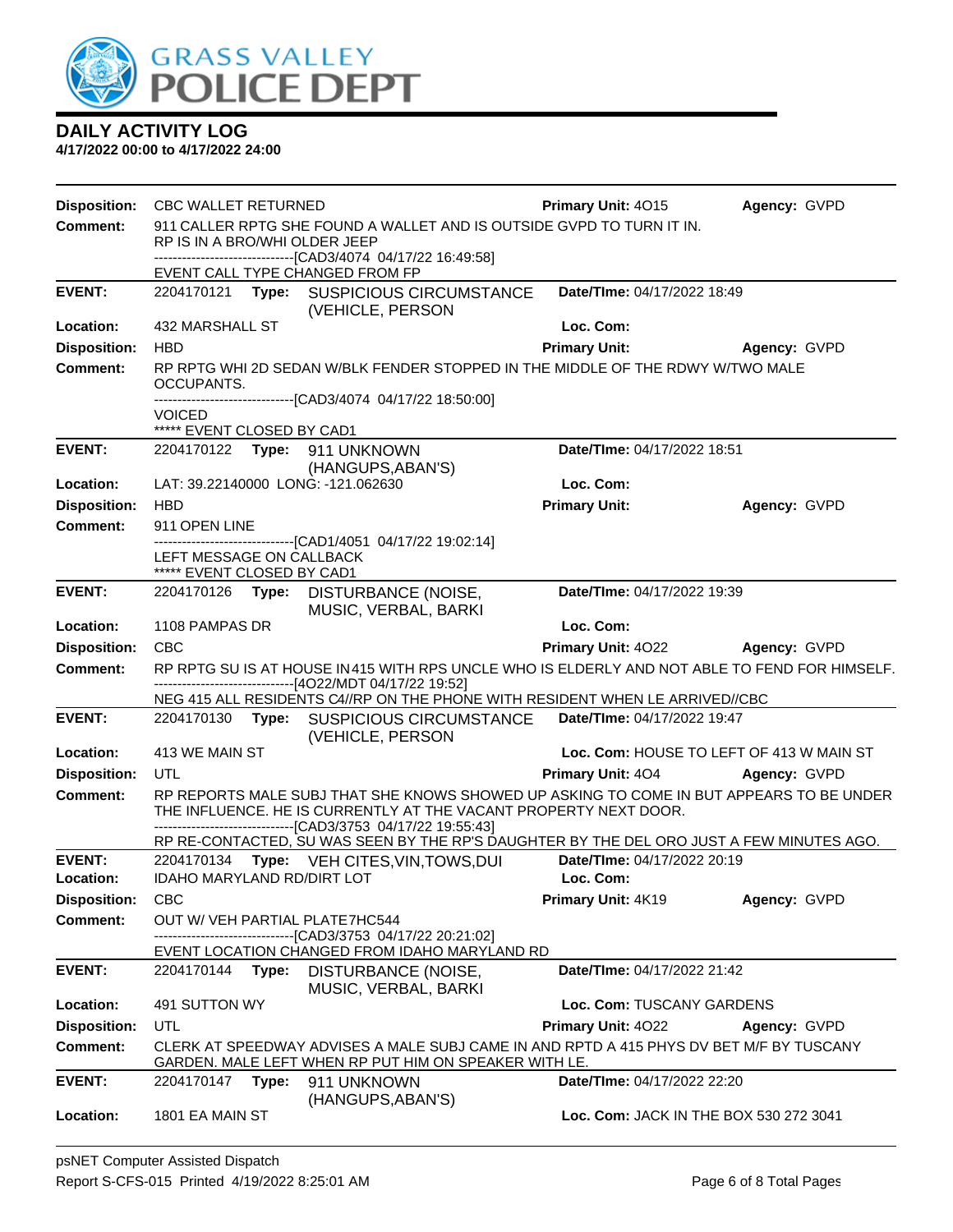

| <b>Disposition:</b> | <b>HBD</b>                                                                                                                                                                                                                       |                                                                                                                                            | <b>Primary Unit:</b>               | Agency: GVPD |  |  |  |
|---------------------|----------------------------------------------------------------------------------------------------------------------------------------------------------------------------------------------------------------------------------|--------------------------------------------------------------------------------------------------------------------------------------------|------------------------------------|--------------|--|--|--|
| <b>Comment:</b>     | 911 ABANDON                                                                                                                                                                                                                      |                                                                                                                                            |                                    |              |  |  |  |
|                     |                                                                                                                                                                                                                                  | -------------------------------[CAD3/3753 04/17/22 22:21:25]<br>EVENT LOCATION CHANGED FROM LAT:39.23574500 LONG: -121.039348 GRASS VALLEY |                                    |              |  |  |  |
|                     | ACCIDENTAL ON CALL BACK<br>***** EVENT CLOSED BY CAD3                                                                                                                                                                            | ----------------------------[CAD3/3753_04/17/22 22:21:32]                                                                                  |                                    |              |  |  |  |
| <b>EVENT:</b>       | 2204170150 Type: VEHICLE STOP                                                                                                                                                                                                    |                                                                                                                                            | Date/TIme: 04/17/2022 22:27        |              |  |  |  |
| Location:           | EA MAIN ST/WE BERRYHILL DR                                                                                                                                                                                                       |                                                                                                                                            | Loc. Com:                          |              |  |  |  |
| <b>Disposition:</b> | <b>CIT</b>                                                                                                                                                                                                                       |                                                                                                                                            | Primary Unit: 4022                 | Agency: GVPD |  |  |  |
| Case No:            | G2200960                                                                                                                                                                                                                         |                                                                                                                                            |                                    |              |  |  |  |
| <b>Comment:</b>     | License: GG201M                                                                                                                                                                                                                  | ------------------------------[CAD1/4051 04/17/22 22:32:41]                                                                                |                                    |              |  |  |  |
|                     |                                                                                                                                                                                                                                  | EVENT LOCATION CHANGED FROM E MAIN / W BERRYHILL                                                                                           |                                    |              |  |  |  |
|                     |                                                                                                                                                                                                                                  | ------------------------------[CAD1/4051 04/17/22 22:48:08]                                                                                |                                    |              |  |  |  |
| <b>EVENT:</b>       | 2204170153                                                                                                                                                                                                                       | ISSUED CASE# G2200960 FOR AGENCY GVPD by UNIT 4O22<br>Type: ALARMS (SILENT, AUDIBLE,                                                       | Date/TIme: 04/17/2022 22:40        |              |  |  |  |
|                     |                                                                                                                                                                                                                                  | <b>COMMERCIAL, RES</b>                                                                                                                     |                                    |              |  |  |  |
| Location:           | 120 YUBA RIVER CT                                                                                                                                                                                                                |                                                                                                                                            | Loc. Com: TRACTOR SUPPLY           |              |  |  |  |
| <b>Disposition:</b> | HBD LOG PER 404                                                                                                                                                                                                                  |                                                                                                                                            | <b>Primary Unit:</b>               | Agency: GVPD |  |  |  |
| <b>Comment:</b>     | REAR PE BEAM, AUD, RESP PENDING                                                                                                                                                                                                  | ***** EVENT CLOSED BY CAD1 WITH COMMENT-LOG PER 4O4                                                                                        |                                    |              |  |  |  |
| <b>EVENT:</b>       | 2204170154    Type: 911    UNKNOWN                                                                                                                                                                                               |                                                                                                                                            | Date/TIme: 04/17/2022 22:41        |              |  |  |  |
|                     |                                                                                                                                                                                                                                  | (HANGUPS, ABAN'S)                                                                                                                          |                                    |              |  |  |  |
| Location:           | 440 MARSHALL ST                                                                                                                                                                                                                  |                                                                                                                                            | Loc. Com:                          |              |  |  |  |
| <b>Disposition:</b> | <b>CBC</b>                                                                                                                                                                                                                       |                                                                                                                                            | Primary Unit: 409                  | Agency: GVPD |  |  |  |
| <b>Comment:</b>     | 911 ABANDON<br>------------------------[CAD3/3753_04/17/22_22:46:54]                                                                                                                                                             |                                                                                                                                            |                                    |              |  |  |  |
|                     | EVENT LOCATION CHANGED FROM LAT:39.20951800 LONG: -121.065989 GRASS VALLEY<br>-------------------------------[CAD3/3753_04/17/22_22:47:02]<br>ACCIDENTAL ON CALL BACK<br>-------------------------------[4O9/MDT 04/17/22 23:09] |                                                                                                                                            |                                    |              |  |  |  |
|                     |                                                                                                                                                                                                                                  |                                                                                                                                            |                                    |              |  |  |  |
|                     |                                                                                                                                                                                                                                  |                                                                                                                                            |                                    |              |  |  |  |
|                     | CTC MADE WITH ALL RESIDENTS AND ADVUSED CODE4, RP ADVISED OF MINOR 415V BETWEEN<br>ROOMMATES AND INQUIRED ABOUT VARIOUS CIVIL ISSUES. NO OTHER LE INTERVENTION NEEDED AT THIS                                                    |                                                                                                                                            |                                    |              |  |  |  |
|                     | TIME.                                                                                                                                                                                                                            |                                                                                                                                            |                                    |              |  |  |  |
|                     | <b>CBC</b>                                                                                                                                                                                                                       |                                                                                                                                            |                                    |              |  |  |  |
| <b>EVENT:</b>       | 2204170158<br>Type:                                                                                                                                                                                                              | 911 UNKNOWN<br>(HANGUPS, ABAN'S)                                                                                                           | Date/TIme: 04/17/2022 22:45        |              |  |  |  |
| Location:           | 6 DEVER LN                                                                                                                                                                                                                       |                                                                                                                                            | Loc. Com:                          |              |  |  |  |
| <b>Disposition:</b> | <b>HBD</b>                                                                                                                                                                                                                       |                                                                                                                                            | <b>Primary Unit:</b>               | Agency: GVPD |  |  |  |
| <b>Comment:</b>     | 911 ABANDONED                                                                                                                                                                                                                    |                                                                                                                                            |                                    |              |  |  |  |
|                     | ---------------------------------[CAD1/4051 04/17/22 22:46:59]<br>LEFT MESSAGE ON CALLBACK                                                                                                                                       |                                                                                                                                            |                                    |              |  |  |  |
|                     | -------------------------------[CAD3/3753_04/17/22 22:52:51]                                                                                                                                                                     |                                                                                                                                            |                                    |              |  |  |  |
|                     |                                                                                                                                                                                                                                  | 911 HANGUP RECEIVED<br>-------------------------------[CAD3/3753_04/17/22_22:54:17]                                                        |                                    |              |  |  |  |
|                     |                                                                                                                                                                                                                                  | EVENT LOCATION CHANGED FROM LAT:39.20058600 LONG: -121.056772 GRASS VALLEY                                                                 |                                    |              |  |  |  |
|                     | ---------------------------------[CAD3/3753 04/17/22 22:54:36]<br>ON CALL BACK, RP IS HAVING PROBLEMS WITH HER GOOGLE PIXEL PHONE.                                                                                               |                                                                                                                                            |                                    |              |  |  |  |
|                     | ***** EVENT CLOSED BY CAD3                                                                                                                                                                                                       |                                                                                                                                            |                                    |              |  |  |  |
| <b>EVENT:</b>       | 2204170162<br>Type:                                                                                                                                                                                                              | 911 UNKNOWN                                                                                                                                | <b>Date/Time: 04/17/2022 23:15</b> |              |  |  |  |
| Location:           | 6 DEVER LN                                                                                                                                                                                                                       | (HANGUPS, ABAN'S)                                                                                                                          | Loc. Com:                          |              |  |  |  |
|                     |                                                                                                                                                                                                                                  |                                                                                                                                            |                                    |              |  |  |  |